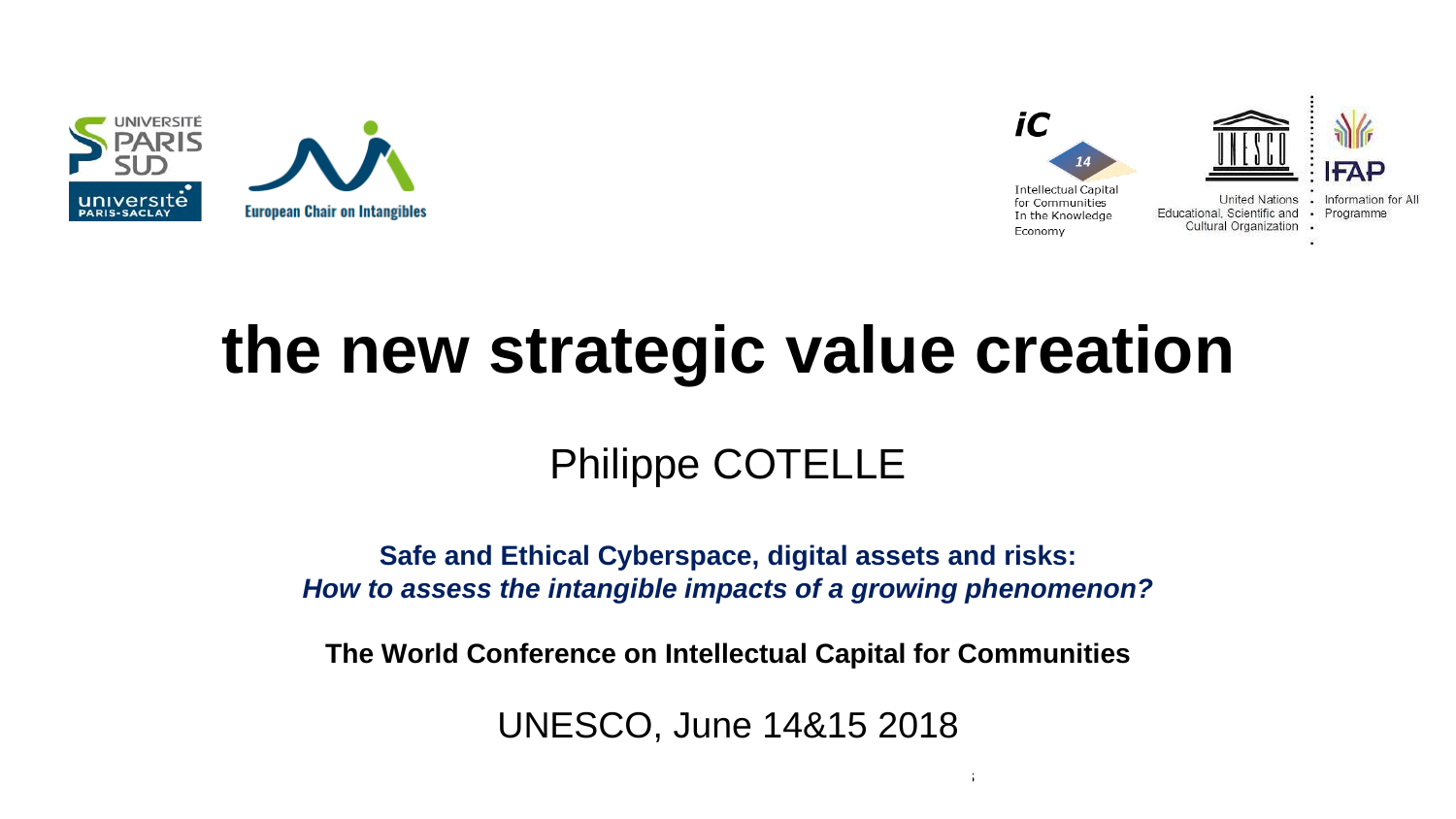## **Historical Evolution from Tangible to Intangible Assets**

iC

 $14$ 



- 14th Edition -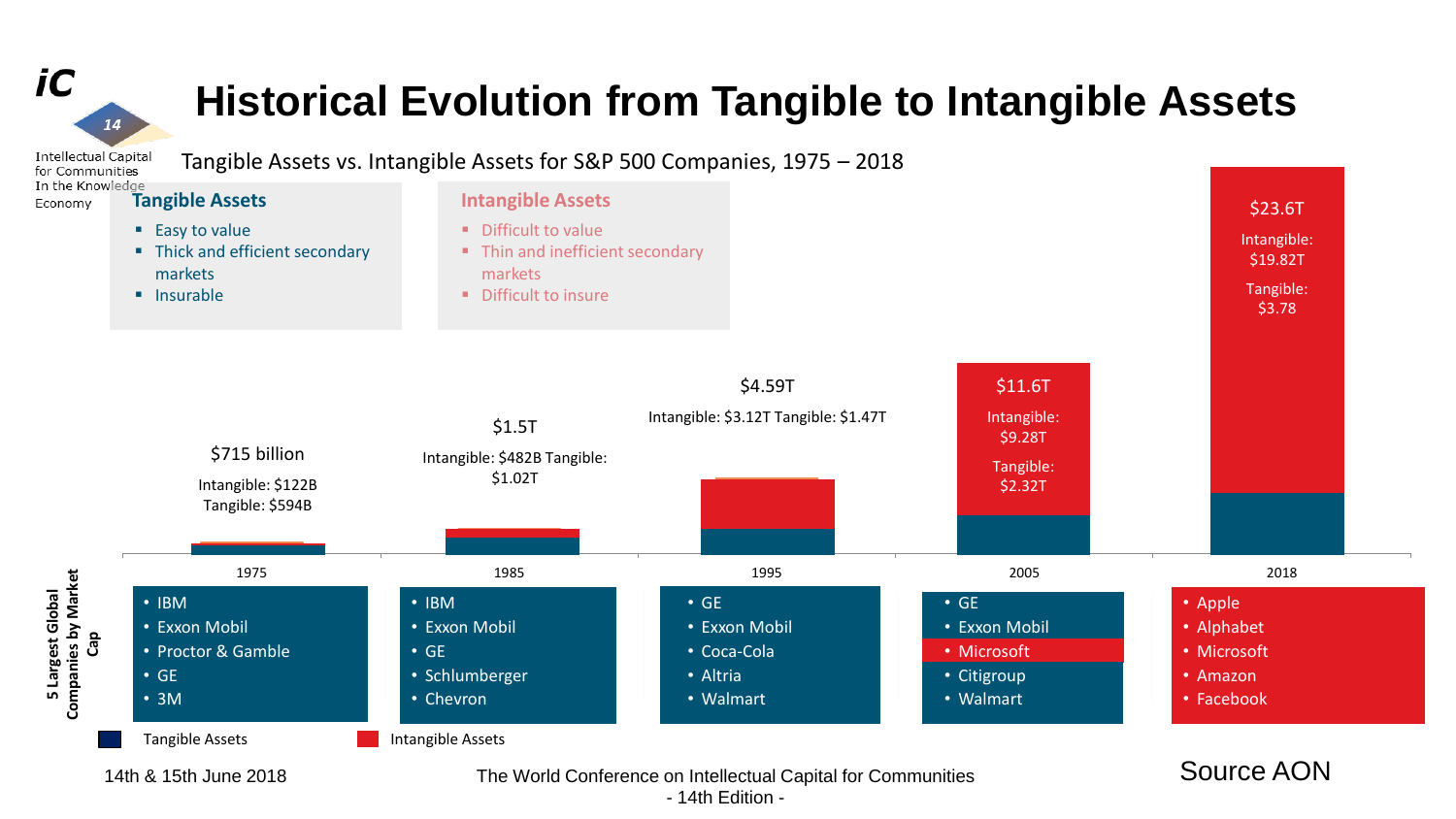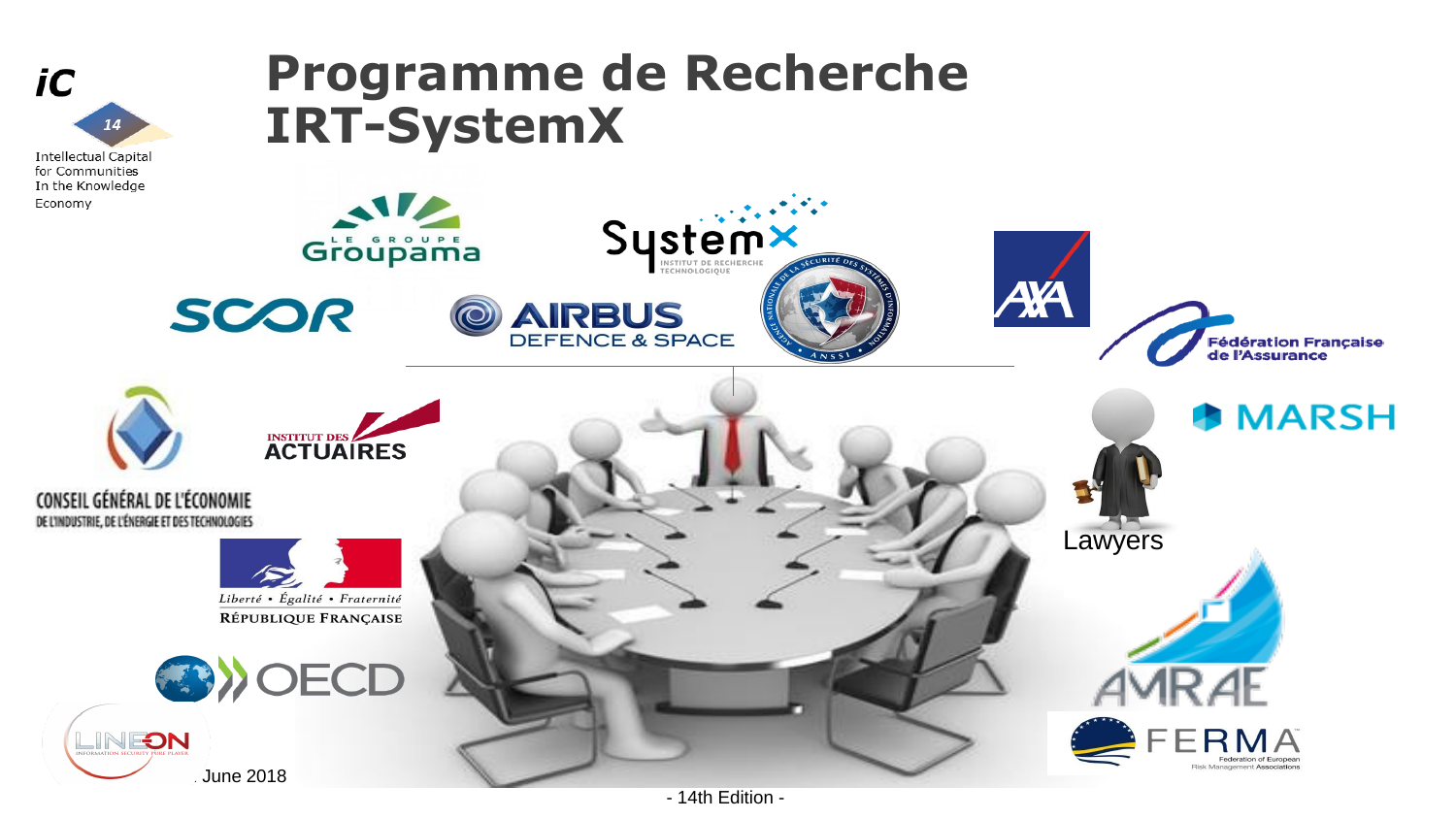

### A full Year of continuous dialogue among all parties

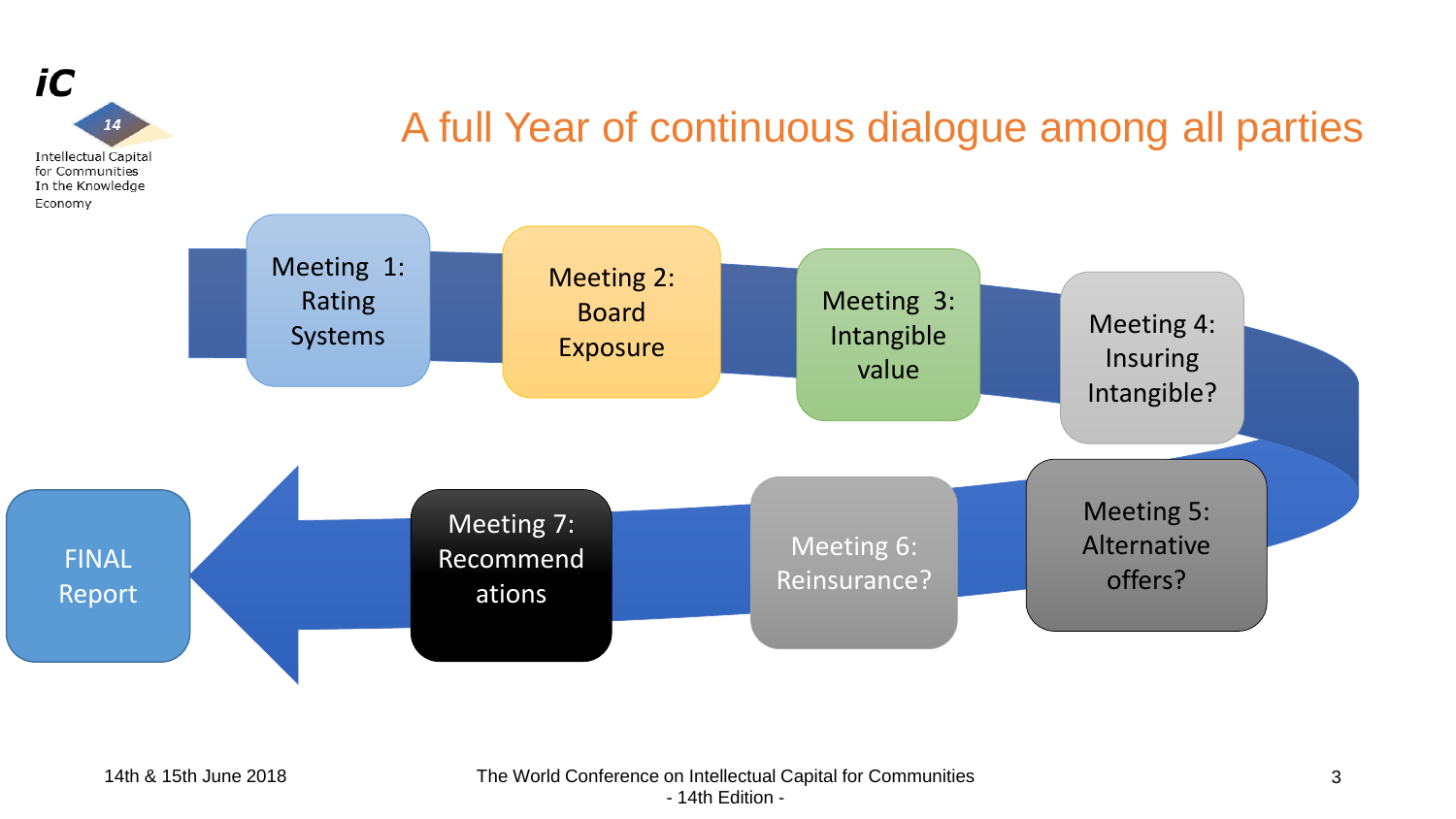

### • Data generates growth

• Value Creation thanks to smart connected products

### **PRODUCT CLOUD Smart Product Applications** Software applications running on remote servers that manage the monitoring, control, optimization, and autonomous operation of product functions **Rules/Analytics Engine** The rules, business logic, and big data analytical capabilities that populate the algorithms involved in product operation and reveal new product insights **Identity and Integration External Application Platform** with Business **Security** An application development and execution environment enabling the rapid **Information Systems** creation of smart, connected business applications using data access, Tools that **Sources** visualization, and run-time tools Tools that A gateway for manage user integrate data authentication information **Product Data Database** from smart, from external and system A big-data database system that enables aggregation, normalization, sources-such as connected access, as and management of real-time and historical product data weather, traffic, products with well as secure commodity and core enterprise the product. business systems connectivity, and energy prices, social media. such as ERP, CRM, product cloud and geomapping and PLM layers that informs **CONNECTIVITY** product capabilities **Network Communication** The protocols that enable communications between the product and the cloud **PRODUCT Product Software** An embedded operating system, onboard software applications, an enhanced user interface, and product control components **Product Hardware** Embedded sensors, processors, and a connectivity port/antenna that supplement traditional mechanical and electrical components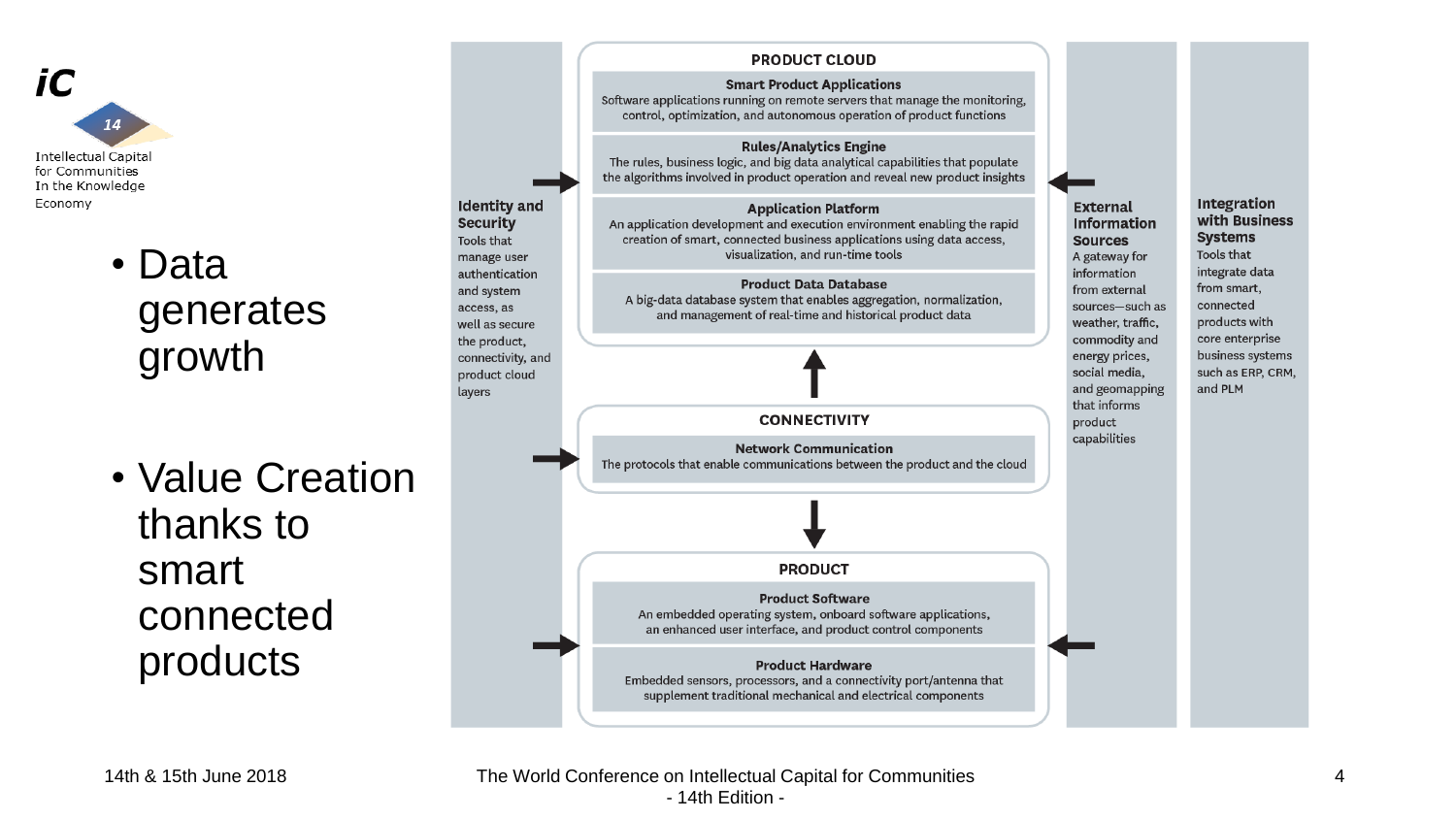iC  $14$ **Intellectual Capital** 

for Communities

Economy

In the Knowledge

**Smart product and data analytics generate new offers**

**this is why digitalisation is and will remain the engine of future growth**



SOURCE MICHAEL E. PORTER AND JAMES E. HEPPELMANN SOURGET THE **8** 15th June 2018 The World Communities," October 2015

5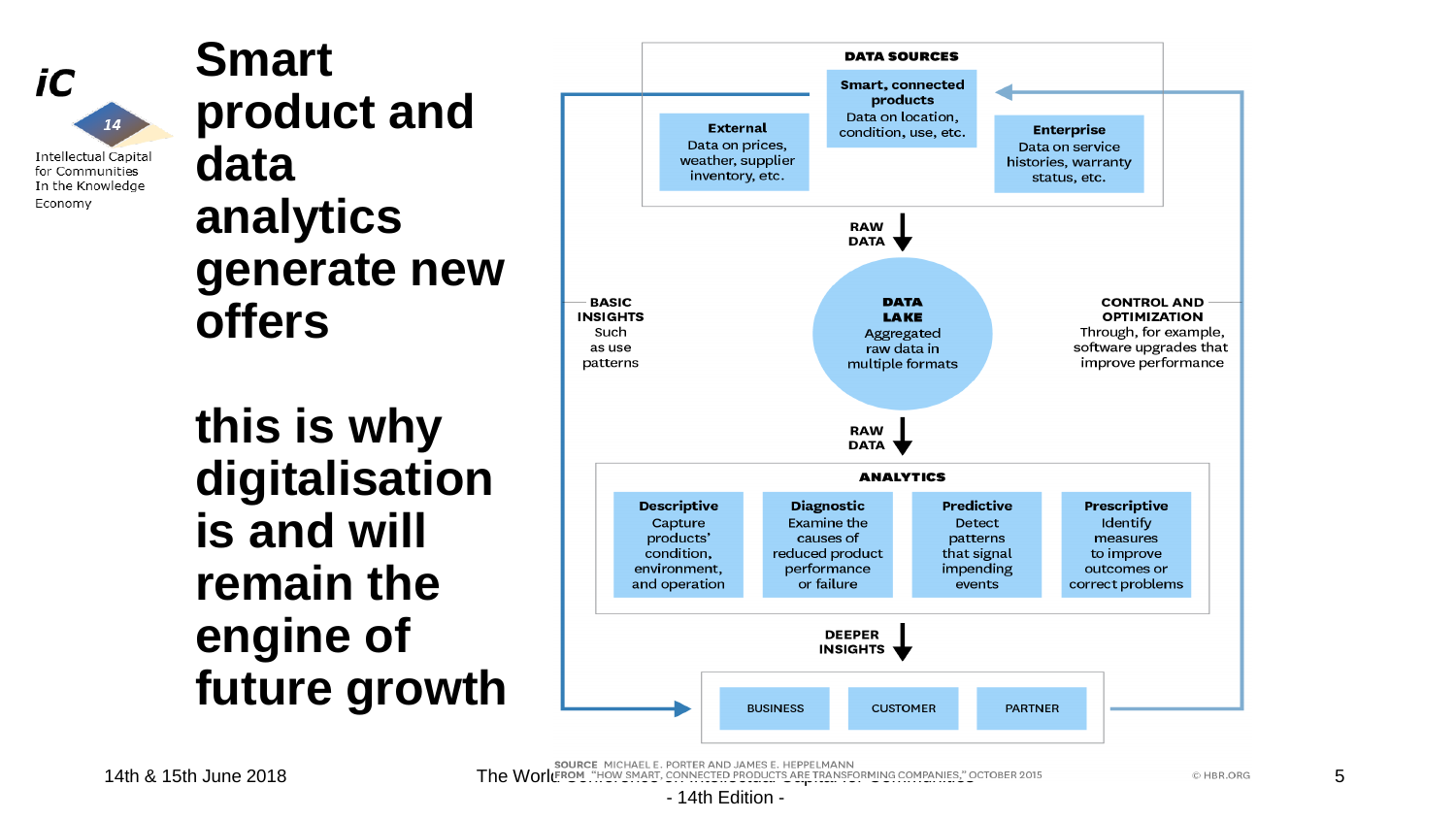

## **Need of different accounting rules?**

|                            | Separatly          | acquired through | Generated               |
|----------------------------|--------------------|------------------|-------------------------|
| <b>Examples</b>            | acquired           | M&A              | internally              |
| <b>Registred trademark</b> |                    |                  |                         |
| <b>Customer datas</b>      | Yes                | Yes              |                         |
| (Contracts, Files)         | (acquisition cost) | (fair value)     | <b>No</b>               |
| Technology (patent,        |                    |                  | <b>Development Cost</b> |
| software,)                 | <b>Yes</b>         | Yes              | only                    |
| <b>Information systems</b> | (acquisition cost) | (fair value)     | (research no)           |
|                            |                    |                  |                         |
| other contracts,           | Yes (acquisition   | Yes              |                         |
|                            |                    |                  |                         |
| concessions,               | cost)              | (fair value)     |                         |
| Human capital / Know       |                    |                  |                         |
| How                        |                    | <b>No</b>        |                         |

Actual Accounting rule remove most of the intangible assets from balance sheet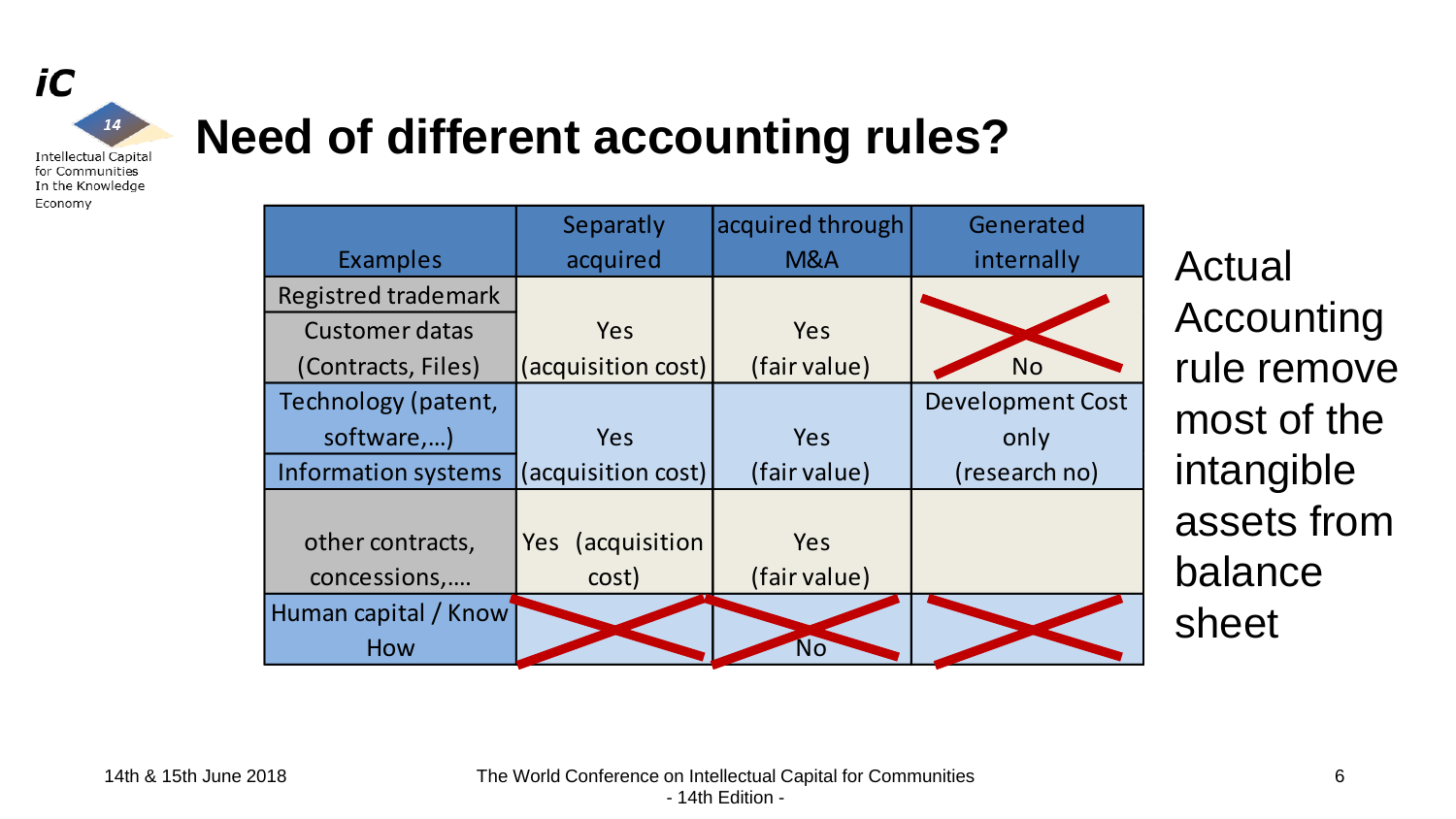# **European Directive could support financial valuation on IPR**

- Directive 2004/48 /EC of the European parliament and of the council of 29th APRIL 2004 on the enforcement of intellectual property rights
- Reparation of the moral and economic prejudice
- Reparation of the benefits made by the other party
- Punitive damage

iC

Economy

 $14$ 

**Intellectual Capital** for Communities In the Knowledge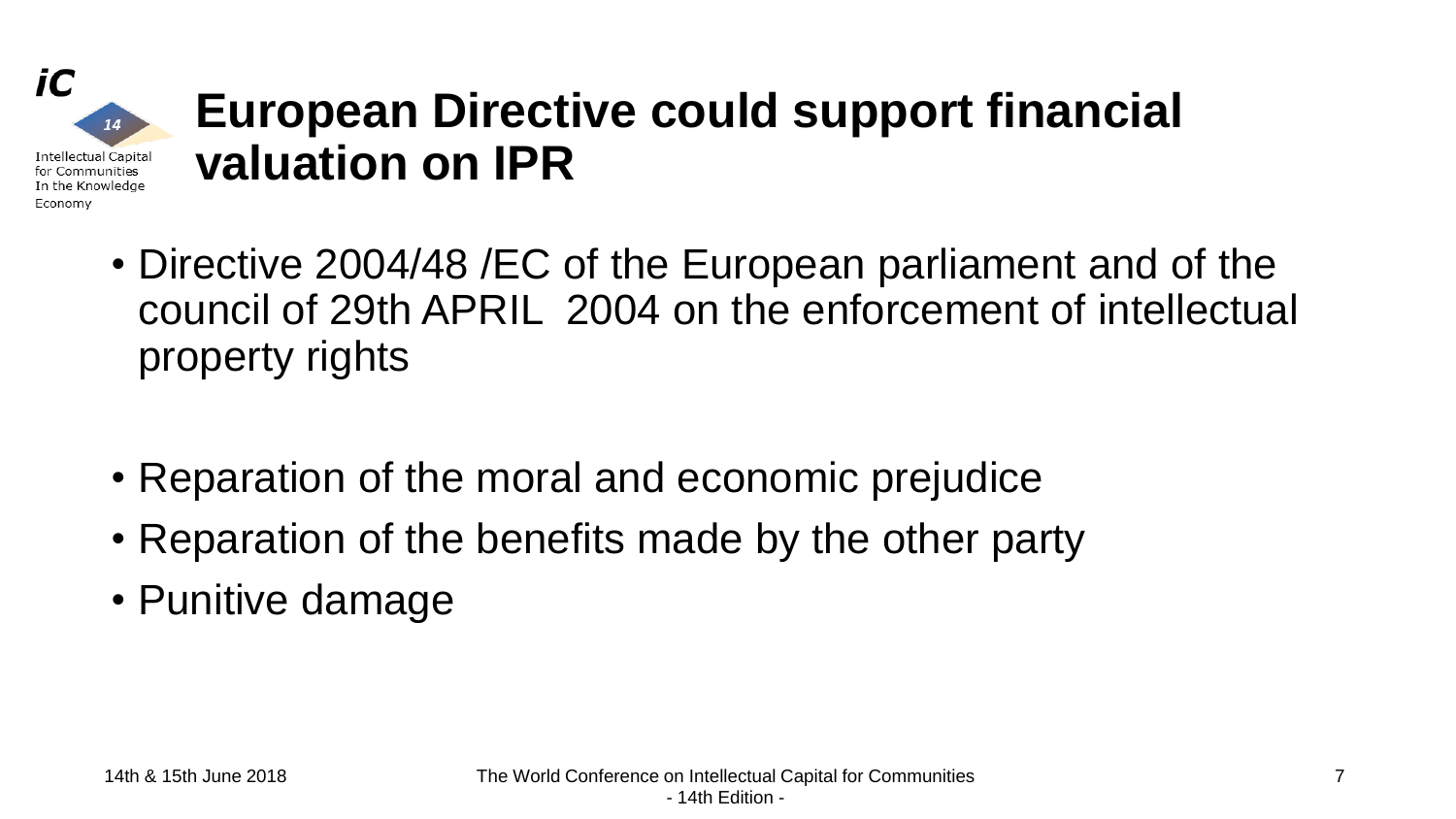

- *Rating Agencies continue to reach out to its rated entities to get an understanding on the exposure each entity may have and the way those who issue cyber policies could aggregate their exposures*
- Use of models for cyber insurance risk is not prevalent and tested
	- *Rating Agencies have been reaching out to various modelling companies to understand their approaches (similarities and differences) and models*
- Current approach to the use of modelling for cyber will be very similar to the way rating agencies treat natural catastrophe and terrorism exposure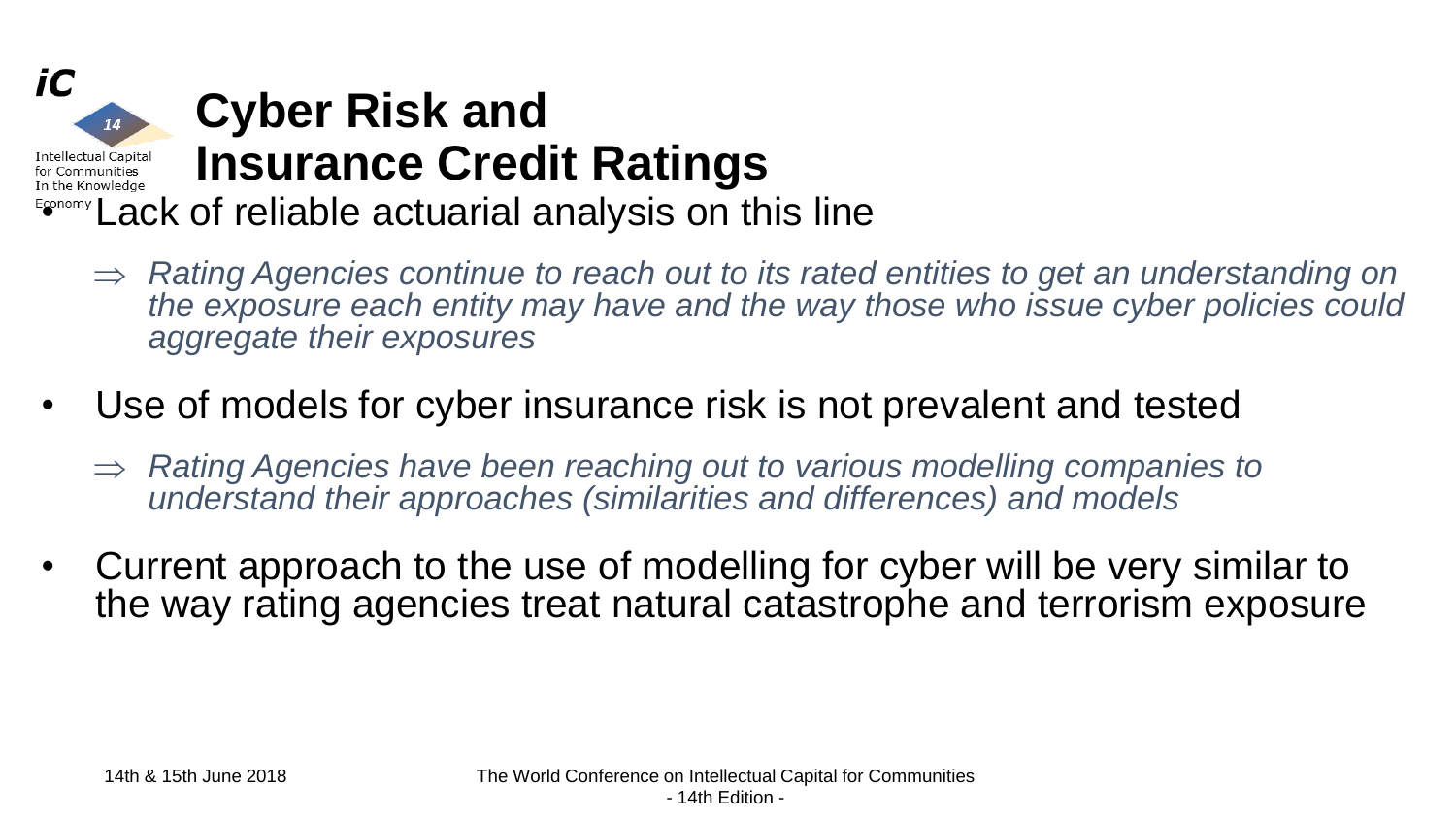

# Main proposal: a cyber risk governance

**Intellectual Capital** for Communities In the Knowledge Economy

group

- **A cross-function team headed by the risk manager** 
	- Composed of operational functions from the 1<sup>st</sup> line of defence and key functions from the 2<sup>nd</sup> line of defence
	- To **determine cyber risk exposures** in financial terms and **design possible mitigation plans**
- **Why cross-disciplinary?**
	- Expertise, by being cross-disciplinary, the group has the **subject and organisational knowledge**  to identify the most harmful cyber risks for the organisation and list the suitable responses



**Finance Officer** 

**Board** 

14th & 15th June 2018 The World Conference on Intellectual Capital for Communities - 14th Edition -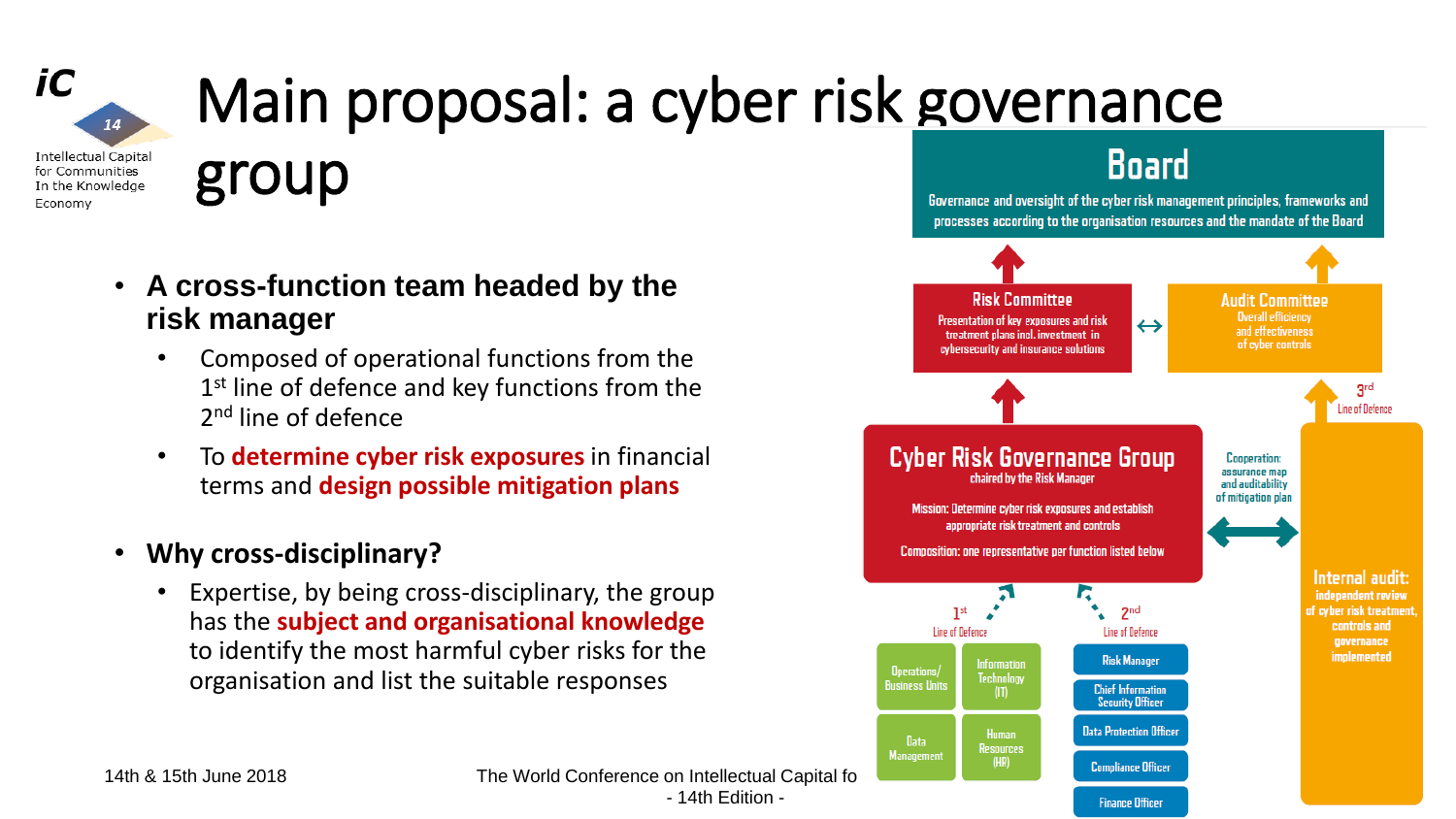$iC$ 

Economy

 $14$ 

**Intellectual Capital** for Communities In the Knowledge

## **Insurance Market Mutation or just sticking to their original mission?**